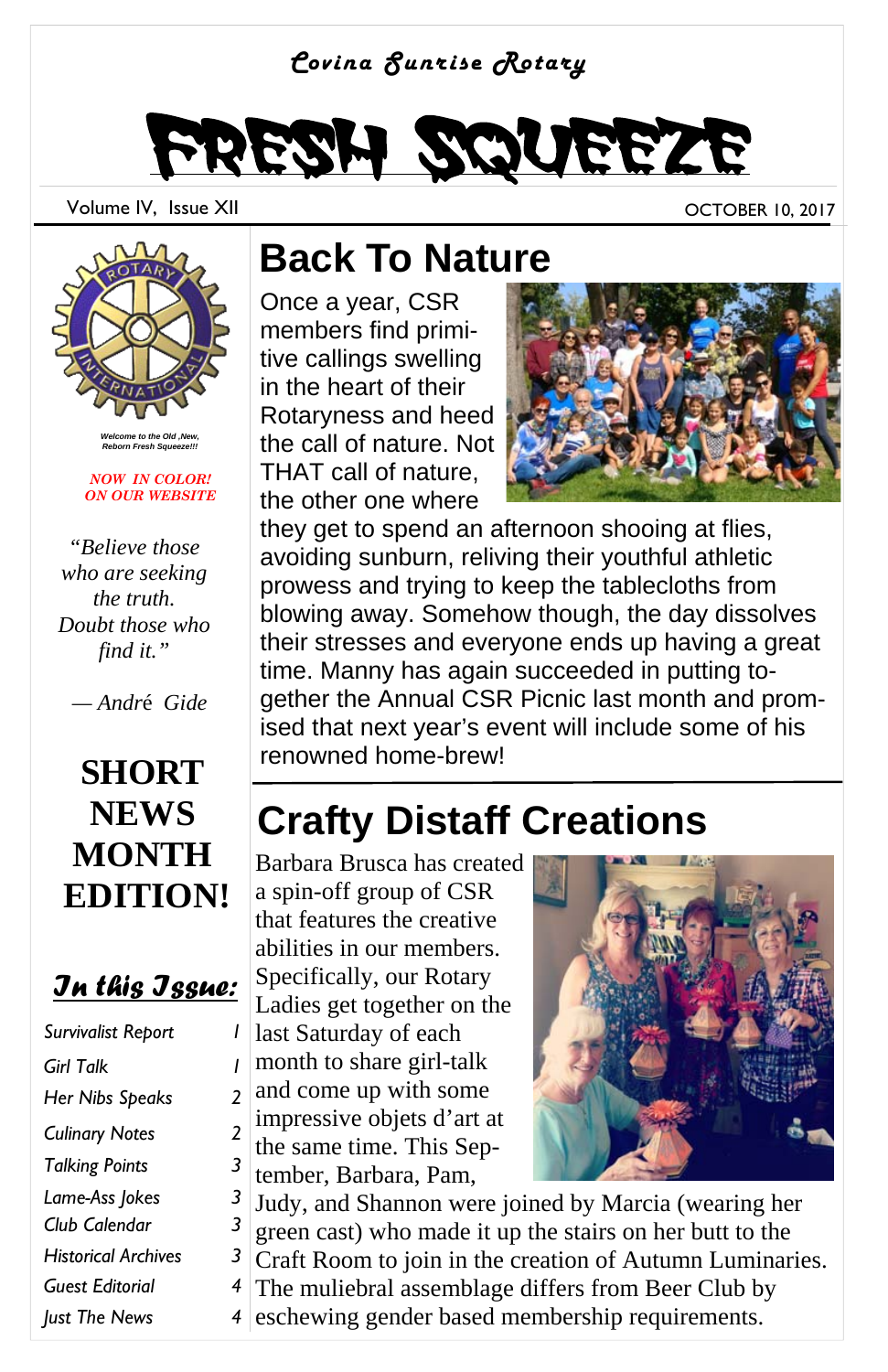## **Madam President's Podium**

Wow, time flies when we're having fun! The month of September sure flew by in a flash. We had some great speakers at our weekly meetings, we had a craft talk and silent video presentation by your president, a great story of Detroit back in the day from Jon P, and Vicki Claudius from Crossroads Inc. told us about their program to help women recently released from prison get back into the work force. We ended with an impressive video "Craft" presentation by Robert Avila, courtesy of Conceptualine. Also, I was finally granted the honor of singing with the Sunrise Singers! (Thanks guys!) I hope to be asked back for a repeat sometime in the future.



Thanks to Manny for planning our Annual Friends and Family Picnic, which was held on September 17 at Gladstone Park. Our main dish was provided by Me2You BBQ and was delicious as always. It was a beautiful day for a picnic and enjoyed by all who attended.

We have a Rotary Social Hour coming up on October 17 at City Grill and I hope to see you all there! This is a good event to invite any prospective members to!

Many thanks again to ALL of my rotary sisters and brothers for the continued encouragement, support, pep talks and wisdom as I end my third month as president! I appreciate it very much and count on you all as this journey continues! Let's go out and Make a Rotary Difference together and show our community why our club is Second to None!

— *President Shannon*

## **Famous CSR Chef Reveals Pizza Secret**

It has been one of mankind's most unsolvable mysteries for centuries: how to reheat that leftover pizza in such way as to restore its original tantalizing textures. Microwaves make the dough turn to rubber and conventional oven approaches dry out the toppings. The Answer: toss it in a covered frying pan on low heat for 5 minutes. Crispy crust and moist tops!

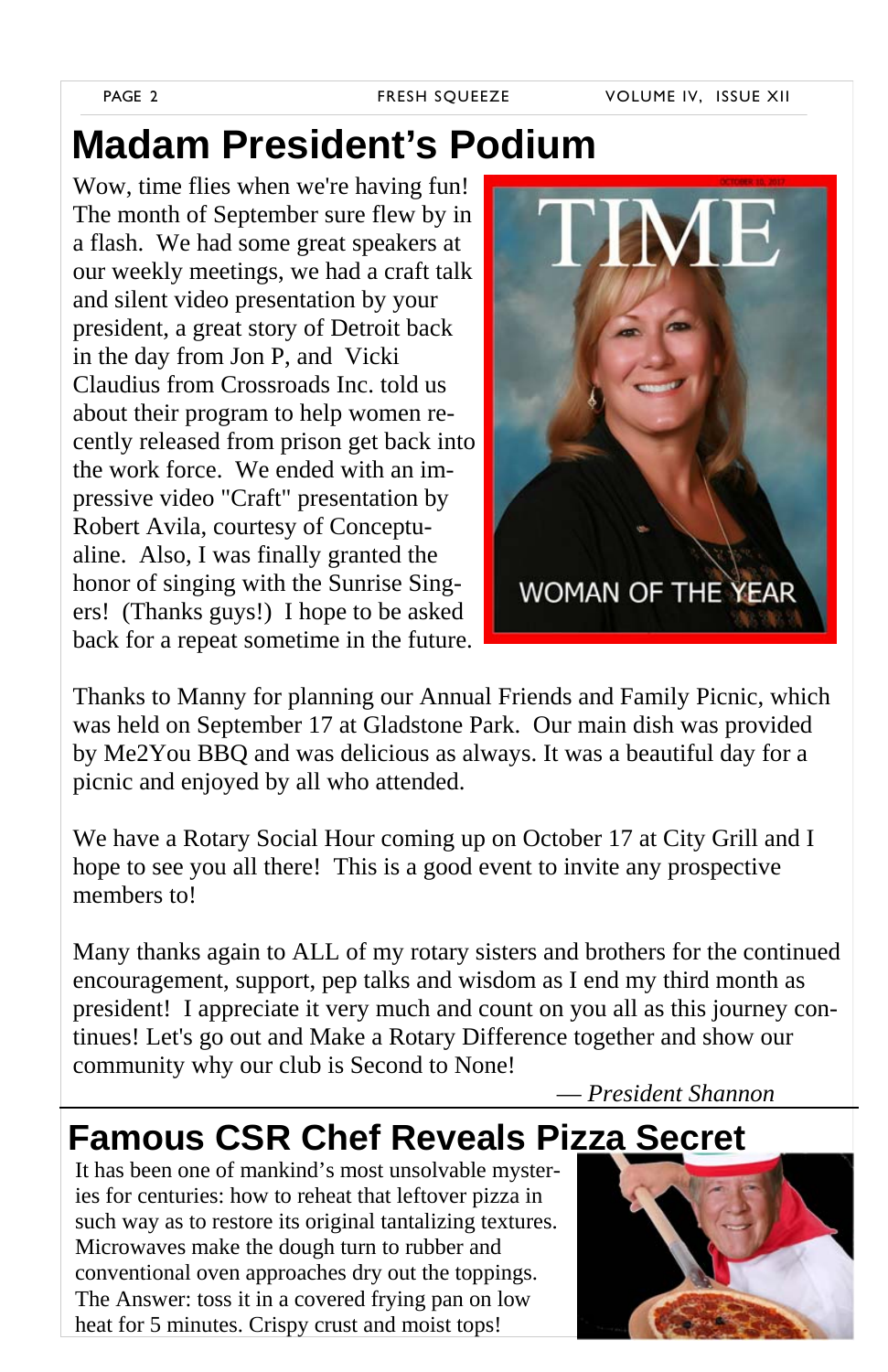# **Speaking About That…**

**TODAY:** Covina Chief of Police John Curley will speak.

## *The Line Up:*

- 10/17: Krizia Virbia from City Library about new programs.
- 10/24: Paula De La Cruz from CERT.
- 10/31: Paul Avila— How Tex Everson helped the Pauly's Project.
- 11/07: Craig Van Doren with Honor Flight Southland.
- 11/14: Carol Henault, Reading is Fundamental

# **Classy Joke of the Month**

Two immigrants from Africa arrive in the United States and are discussing the difference between their country and the U.S. One of them mentions he's heard that people in the U.S. eat dogs, and if they're going to fit in, they better eat dogs as well. So they head to the nearest hot dog stand and order two 'dogs.' The first guy unwraps his, looks at it, and nervously looks at his friend:

"Which part did you get?"

# **Bonus Short Joke of the Month**

My dog used to chase people on a bike a lot. It got so bad, finally I had to take his bike away.

## **Calendar Of Coming Events**

- 10/21 Thunderfest 4-9pm CSR Beer Garden
- 11/04 Group 6 Governor's Visit. 4-6pm. Members welcome.
- 11/04 Texas Hold Em Poker Tournament @ Shield Cross Fit
- 12/02 Covina Xmas Parade 6:30pm
- 12/05 District Governor's Visit
- 12/17 Holiday Happy Hour @ Barbara's House
- 01/13 History Dinner For New Members
- 05/19 Country Fair @ Hurst Ranch 6pm

# **Hugh's History Hutch**

Many people are confused by the rant that Jon says at the beginning of each "fine" session. It stems from the Johnny Carson show and the "Carnac the Magnificent" bit. Ed McMann would expound the virtues of the mysterious man from the east that was "all knowing, all seeing..." Our Jon captures the essence of that same bit by saying "The Fine Master is all knowing, all seeing, yadda, yaddy – yo".